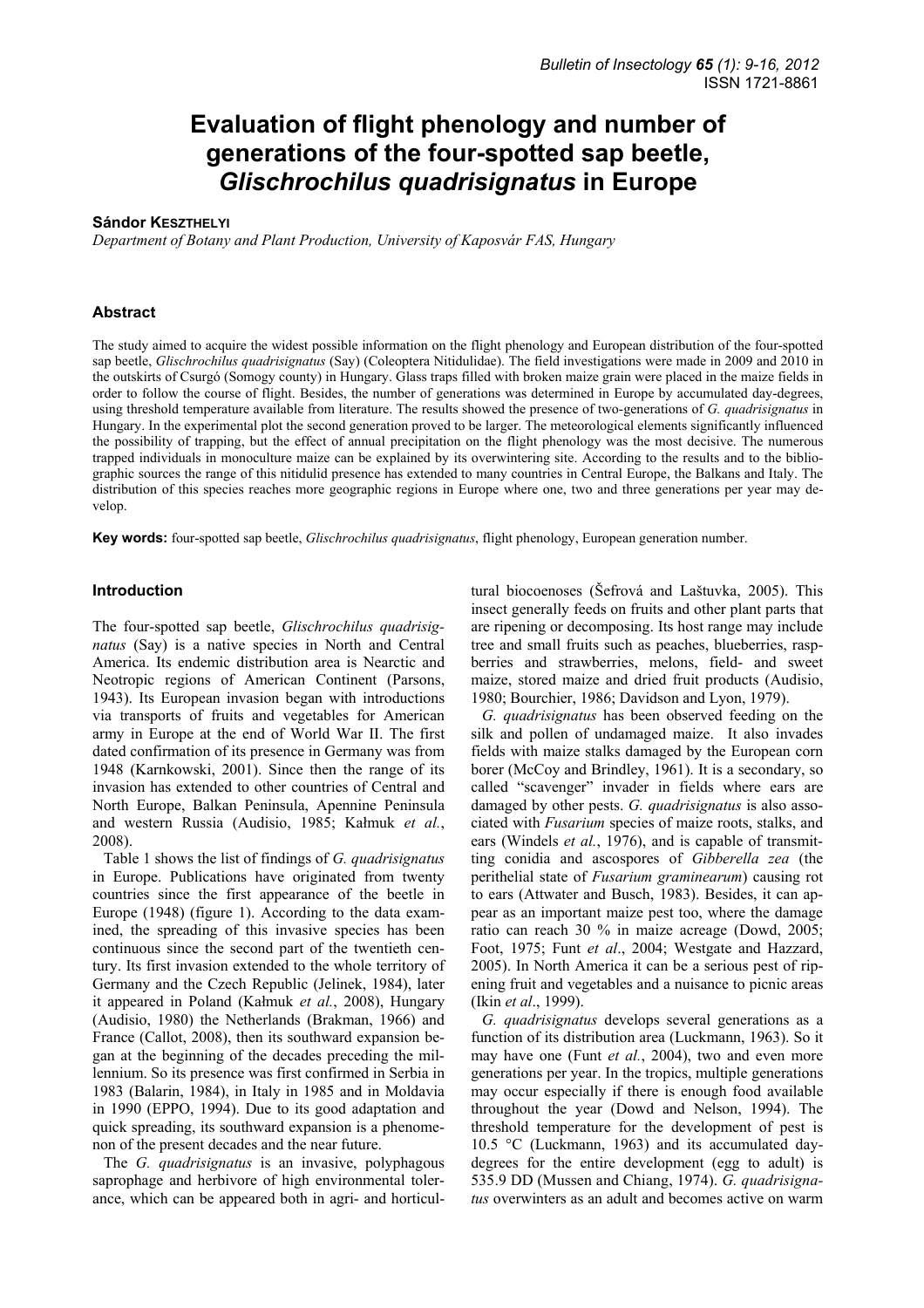**Table 1.** List of the *G. quadrisignatus* bibliographical sources in Europe (in order of publication date).

| Country              | Sources                                                                                                                                                       |
|----------------------|---------------------------------------------------------------------------------------------------------------------------------------------------------------|
| Austria (A)          | Kofler et al., 1989; Kofler and Schmölzer, 2000; Köppl, 2003; Wieser et al., 2004;<br>Ressl, 2005; Wittenberg et al., 2005; Frauenschuh and Kromp, 2009       |
|                      | Bosnia and Herzegovina (BIH) Balarin, 1984; Audisio, 1985; Kałmuk et al., 2008                                                                                |
| Bulgaria (BG)        | Audisio, 1985; Kałmuk et al., 2008                                                                                                                            |
| Byelorussia (BY)     | Tsinkevich et al., 2005; Alekseev and Nikitsky, 2008                                                                                                          |
| Croatia (HR)         | Balarin, 1984; Audisio, 1985; Merkl, 1998; Kałmuk et al., 2008                                                                                                |
| Czech Republic (CZ)  | Jelinek, 1984, 1997; Sefrova and Lastuvka, 2005                                                                                                               |
| France $(F)$         | Brua and Callot 2010; Callot 2008                                                                                                                             |
| Germany (D)          | Adeli, 1963; Lienemann et al., 2003; Kałmuk et al., 2008; Müller et al., 2008                                                                                 |
| Hungary (H)          | Audisio, 1980; Rakk et al., 1992; Slipinski and Merkl, 1993; Merkl, 1998, 2001;<br>Horváth et al., 2004; Merkl and Vig, 2009; Vig et al., 2010                |
| Italy $(I)$          | Audisio, 1985; 1990; 1993; Ciampolini et al., 1994; EPPO, 1994; Angelini et al.,<br>1995; Audisio and De Biase, 2005; Audisio et al., 1990                    |
| Lithuania (LT)       | Tsinkevich et al., 2005; Ferenca et al., 2006; Alekseev and Nikitsky, 2008; Fossestol<br>and Sverdrup-Thygesonb, 2009                                         |
| Moldavia (MD)        | EPPO, 1994; Kałmuk et al., 2008                                                                                                                               |
| Poland (PL)          | Lasoń, 1999; Karnkowski, 2001; Błochowiak, 2004; Boroń and Mrówczyński, 2005;<br>Przewoźny, 2007; Ruta, 2007; Beres and Pruszynski, 2008; Kałmuk et al., 2008 |
| Romania (RO)         | EPPO, 1994; Kałmuk et al., 2008; Merkl, 2008                                                                                                                  |
| Russia (RUS)         | Koval, 1987; Kyrejshuk, 1999; Alekseev and Nikitsky, 2008                                                                                                     |
| Serbia (SRB)         | Balarin, 1984; Audisio, 1985; Glavendekic et al., 2005; Kałmuk et al., 2008                                                                                   |
| Slovakia (SK)        | Jelinek, 1984; Kałmuk et al., 2008                                                                                                                            |
| Slovenia (SLO)       | Balarin, 1984; Kałmuk et al., 2008                                                                                                                            |
| Switzerland (CH)     | Wittenberg et al., 2005                                                                                                                                       |
| The Netherlands (NL) | Brakman, 1966; Cuppen and Oude, 1996; Oude, 1999; Reemer, 2003; Oude, 2005;<br>Cuppen and Drost, 2007                                                         |
| Ukraine (UA)         | Audisio, 1985; Kałmuk et al., 2008                                                                                                                            |



**Figure 1.** One of the theoretical spreadings of *G. quadrisignatus* in Europe (based on Kałmuk *et al.*, 2008).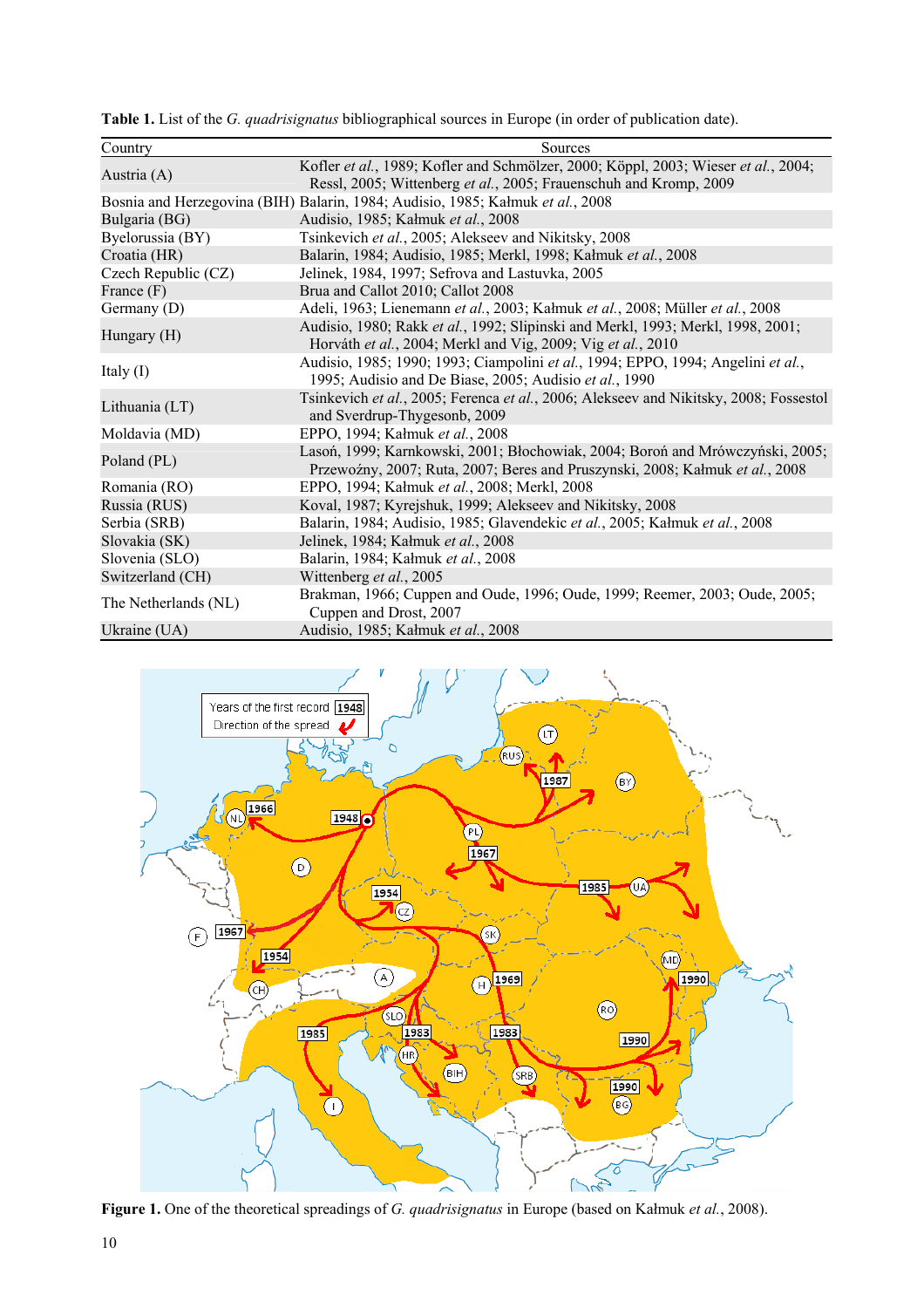days in late winter or early spring. Most eggs are deposited in May. Females can oviposit up to 400 eggs in their lifetime. To be suitable for oviposition and larval development, food material must either be buried in the soil or be in contact with the soil and must be moist. Active adults of the new generation begin leaving the soil in June. They fly to fields of ripening or damaged berries, tree wounds and maize. Adults live long time (40- 60 days) and late in June various life stages including both the new and overwintering generation can be found together in the soil (Blackmer and Phelan, 1995). Food source has a significant effect on the development time of *G. quadrisignatus* from neonate larvae to adult, with the shortest mean development time of 41.2 days on multiple-species rearing diet and the longest mean of 63.4 days on sap beetle diet (Peng and Williams, 1991).

The objective of this study was to know more accurately the flight phenology of the *G. quadrisignatus* adults in Hungary and to predict the number of generations in Europe based on a degree-day model. The results may also indicate the optimal timing of chemical control.

## **Materials and methods**

Comprehensive experiments were carried out on the population number and flight dynamics of *G. quadrisignatus* on the basis of catching data. The places of trapping were in maize fields at Csurgó (Hungary, Somogy county: 17°5'47"E, 46°15'18"N): 22.3 ha in 2009, and 18.6 ha in 2010. In the experimental fields maize was grown both in rotation and in monoculture in these years. After the harvest of the previous year's sunflower, PR37Y12® (FAO 390), maize hybrids were sown in the fields. Soil disinfection (Force 1.5G®; 14 kg/ha) to control western corn rootworm (*Diabrotica virgifera virgifera* LeConte) was carried out in maize monoculture both in 2009 and 2010. Insecticides were not applied either in the fields with maize grown in rotation, or during the growing season when different cropping techniques were used.

To determine the *G. quadrisignatus* yearly appearance and the flight phenology in Hungary the so called  $\alpha$  glass traps" were used during the growing season of maize in

two years (2009:  $9^{th}$  March -  $4^{th}$  October; 2010:  $8^{th}$ March -  $3<sup>rd</sup>$  October). The same numbers of traps were placed out with both cultivation techniques. The traps were fixed to stakes at a height of 140-150 cm, then when the plants reached the right size the traps were placed above the ear at the same height (figure 2). The attractant was an alcoholic fermented broken maize grain, which was replaced weekly. The number of caught beetles was assessed every week.

The values of abiotic environmental factors (soil and air temperature, precipitation) were obtained from March to October for the area concerned at Csurgó (Monsanto® online website: www.dekalbmet.hu).

Student t-test ( $P \le 0.05$ ) was applied to ascertain the significant differences among dates and cultivation practices. The effects of abiotic factors on the trapped individuals were statistically examined with the regression and correlation analyses. Statistical examinations were performed by means of Microsoft Excel 2007 and SPSS 11.5 for Windows.

In addition to the flight observation, and based on the European distribution provided by Kałmuk *et al.* (2008), the yearly generation number (G) was calculated at different points using the threshold temperature for the development ( $t_0$  = 10.5 °C) (Luckmann, 1963) and the accumulated day-degrees  $(C = 535.9 \text{ DD})$  (Mussen and Chiang, 1974). The cumulated temperature amount in the growing season was calculated as  $[T = \sum_{n} \times (t_{\text{aver.}} - t_{0});$ where:  $\Sigma_n$  = number of days in growing season,  $t_{\text{aver.}}$  = daily average temperature]. For the calculations of generation numbers, adults appearance in early April was taken into consideration after a short maturation feeding and copulation period (10 days). This calculation based on the growing season (from 15 April to 30 November) uniformly, independently of examined areas and times.  $G = [\Sigma_n \times (t_{\text{aver}} - t_0)]/C$ 

The international temperature data originated from the online meteorological website, Wounder Underground® (www.weatherground.com). Besides these, the appearance of this species in Hungary was analysed by using the average winter and summer temperatures of the last 107 years (from the beginning of the twentieth century to 2007). These meteorological data were taken from the publication of the Hungarian Meteorological Service (Bihari *et al*., 2008).



**Figure 2.** The applied glass trap, and the location of these prognostic gears in maize acreage in 2009, 2010.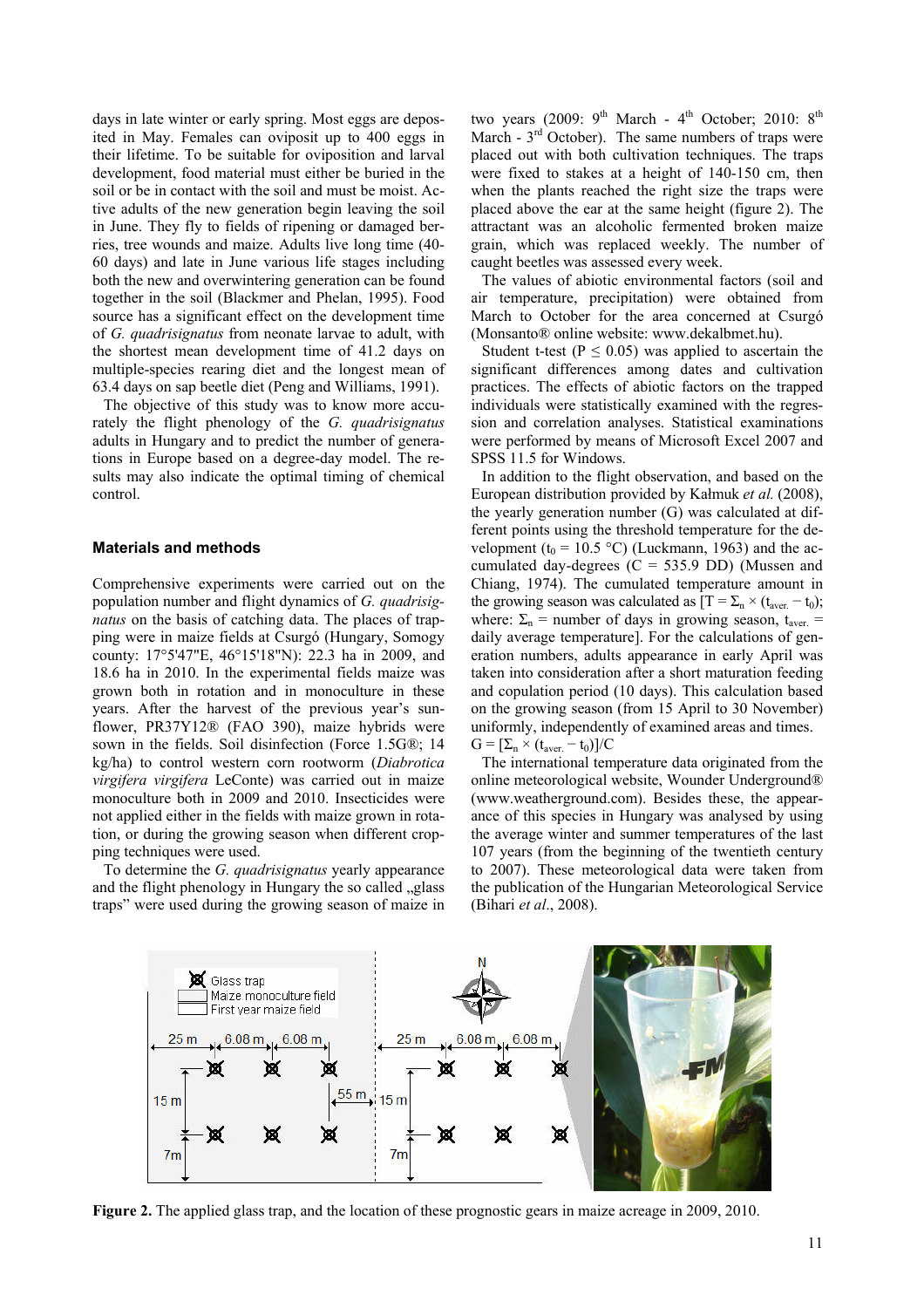# **Results**

The catching results of the glass traps observed at Csurgó in 2009 and 2010 can be seen in figures 3 and 4. The meteorological values are shown together with the captures.

The flight phenology was more or less similar in the two years studied. The appearance of the first beetle coincided with an increase in soil temperature in the middle of spring. The appearance of overwintered beetles and the beginning of their flight can be noticed when the soil temperature is about  $10-11$  °C. The flight activity was gradually intensified by the increasing daily temperature. Warmer, arid periods in the growing season provide possibility for a more extended flight. The separation of two generations is conspicuous in both years. The escalating of the later generations, the increasing number of trapped beetles from the middle of summer and the dominant later flight peaks can be observed in the phenology diagrams.

The flight periods were a little dissimilar, which can unequivocally originate from the different climatic features. The abundant precipitation especially influenced and decreased the number of trapped insects in 2010. The first beetle was trapped on  $18<sup>th</sup>$  April and the last one on  $4<sup>th</sup>$  October in 2009. So the period of flight was especially long, exactly 170 days. The first beetle was trapped on  $12^{th}$  April and the last one on  $12^{th}$  September in 2010. So the period of flight was only 154 days in that year. The time of appearance for the different generations was calculated by taking into considerations the beetles maturation feeding time and the 10 days copulation period. Based on these facts it is confirmed that the first generation appeared on  $6<sup>th</sup>$  July in 2009, and on 30<sup>th</sup> June in 2010, while the second generation on  $25<sup>th</sup>$  August in 2009 and on  $18<sup>th</sup>$  August in 2010.

A higher number of trapped individuals can be observed exceptionally well in the case of maize monoculture. The Student-t value  $(t = 0.012)$  for the numbers of trapped individuals was significant in different cultivation practices.

The tested data to regression and correlation analyses showed normal distribution. The statistical examination confirmed a positive linear correlation in the case of the number of trapped individuals and the average temperatures ( $p = 0.044$ ;  $r = 0.363$ ), and a negative linear correlation between the trapped individuals and the precipitation values ( $p = 0.011$ ;  $r = -0.450$ ). Besides, this examination confirms the dominant effect of precipitation, because this factor influenced the trapped population number by 20.3% ( $R^2 = 0.203$ ), in contrast to the 13.2%  $(R<sup>2</sup> = 0.132)$ , value of the effect of temperature.

The number of predicted generations in Europe is shown in figure 5. *G. quadrisignatus* presence covers more geographic regions. The one- (Lithuania, Netherland, Germany, France, Czech Republic, Poland, Switzerland, Austria) and two-generation (Belorussia, Ukraine, Slovakia, Hungary, Romania, Moldavia, Serbia, Bosnia and Herzegovina, in northern parts of Croatia, Slovenia, Bulgaria and Italy) populations are located in the largest area in Europe, while the three-generation populations only in a relatively smaller area (in southern parts of Croatia, Slovenia, Bulgaria and Italy), on the southern border of the habitat.



**Figure 3.** Flight diagram of *G. quadrisignatus* at Csurgó (Somogy county, Hungary) in 2009 correlate with abiotic factors. The average temperature and the aggregated precipitation were indicated on the vertical axis of Walter-Lieth climatediagram (1:3) according to weather of Central-Europe.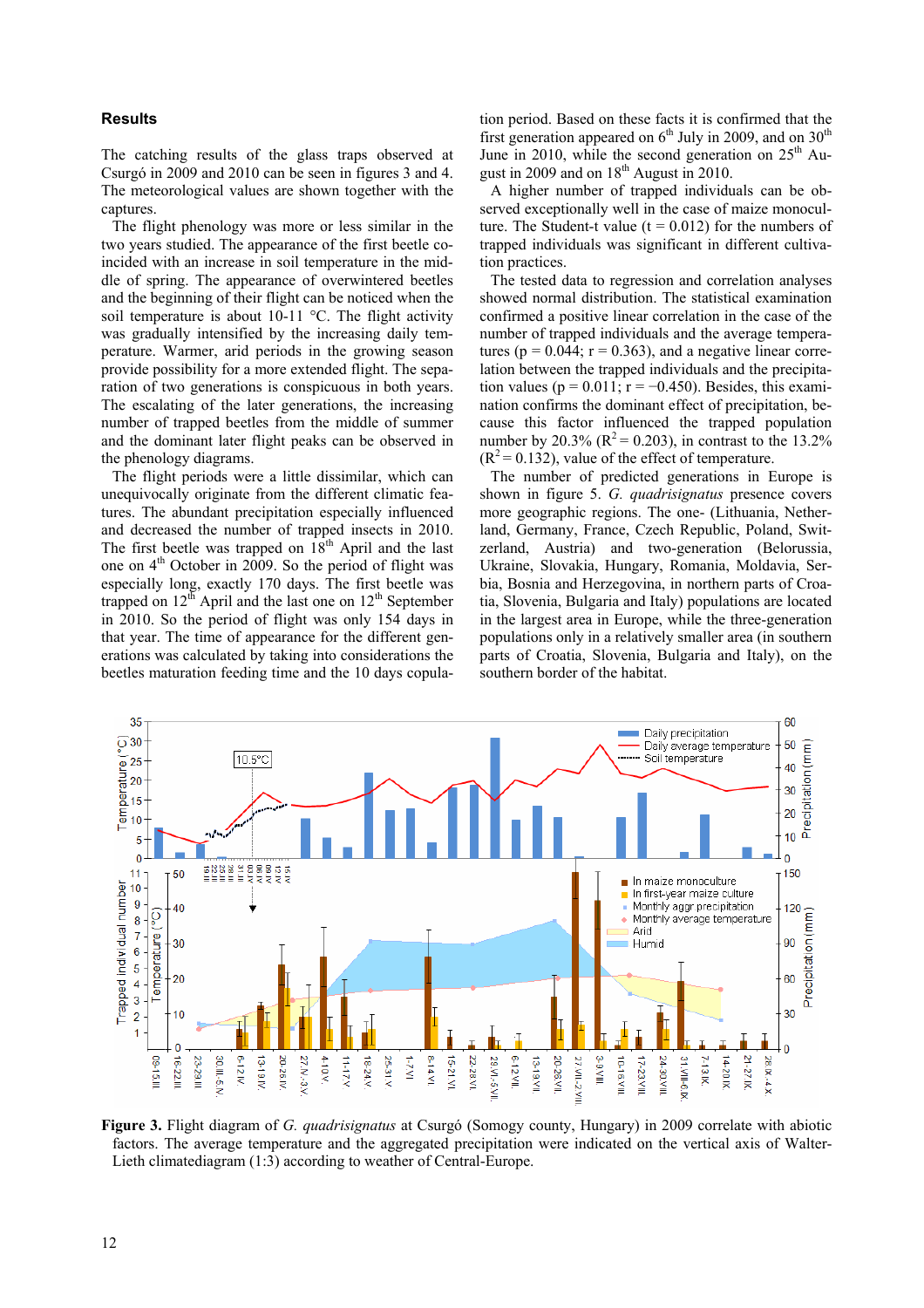

**Figure 4.** Flight diagram of *G. quadrisignatus* at Csurgó (Somogy county, Hungary) in 2010 correlate with abiotic factors. The average temperature and the aggregated precipitation were indicated on the vertical axis of Walter-Lieth climatediagram (1:3) according to weather of Central-Europe.



**Figure 5.** Distribution area of *G. quadrisignatus* in Europe, and the calculated borderline of its different generation number populations in 2010. Decimal numbers indicate the theoretical generation numbers. Natural integers show the numbers of the entire developing cycle (from egg to adult).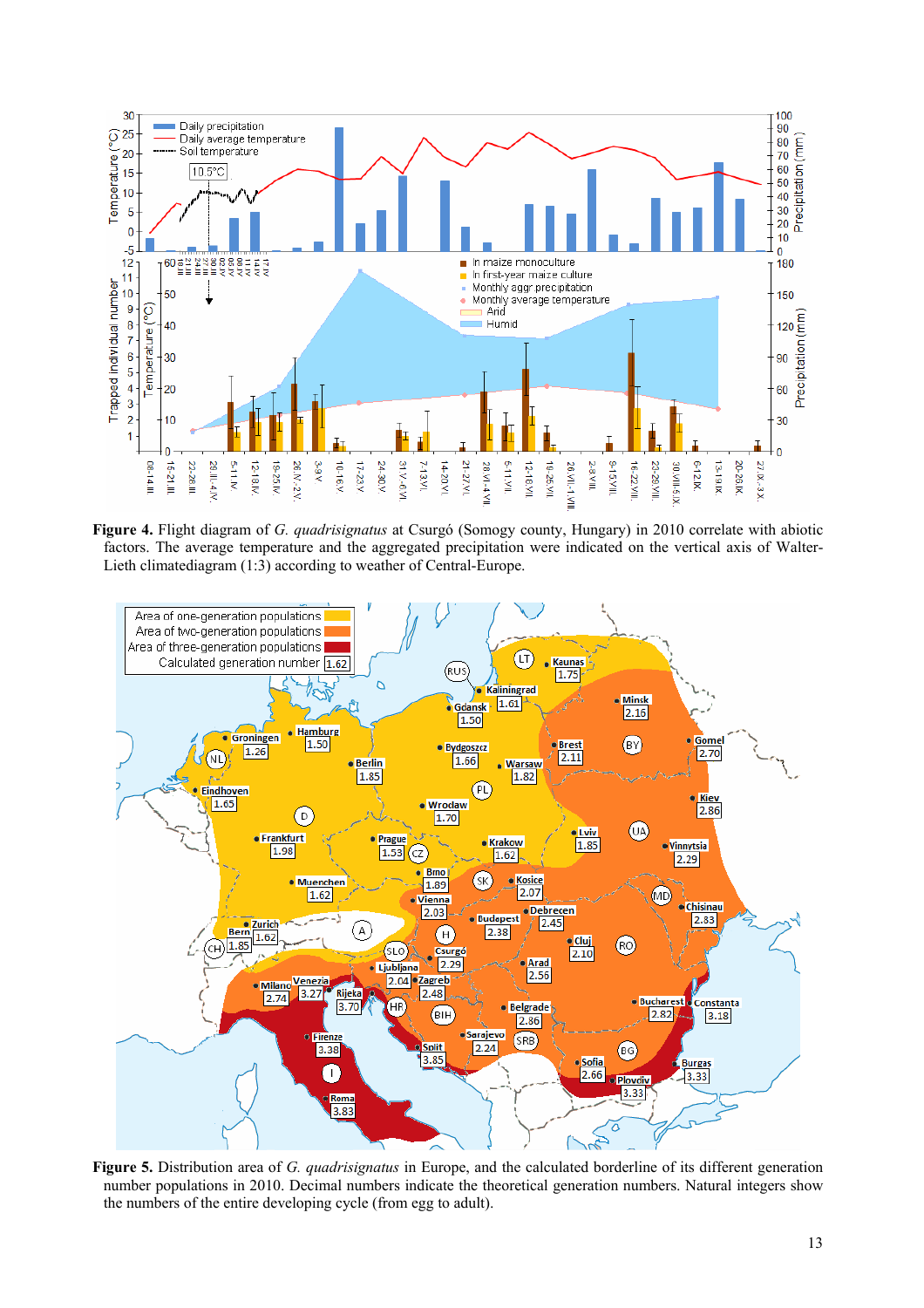# **Discussion**

The temperature of the growing season has profound effects on generation number of *G. quadrisignatus*, but the amount and distribution of precipitation principally influence the flight phenology of this insect. As seen from the figures changes in the population number of *G. quadrisignatus* were proportionately followed by a change in the values of meteorological data in both years.

The numerous trapped individuals in maize monoculture can be explained with its overwintering site, because the maize ears found in the soil as *G. quadrisignatus* food can give shelter to the overwintering adults (Blackmer and Phelan, 1995; Luckmann, 1963). So its overwintering is more successful.

This insect develops different generation numbers in its distribution area, with a maximum of three at present. Naturally, the borderlines between number of generations may change depending on the climatic effects of different years.

In all probability the maximum European northward expansion is as far as 66-68°N latitude in view of the thermal requirement of the species. *G. quadrisignatus* gradual southward distribution can be forecasted from its rapid spreading, where four-generation populations may appear in the future.

In addition, any warming period may quickly and substantially increase the number of generations as well as the arrival of adventive, thermophilic insect species (Kozár, 1997). Hereinafter the global warming could provide perfect conditions to the European expansion of this species. Most adventive species originating from America settled in Southern Europe (e.g. *D. virgifera virgifera*), and their northward expansion is continuous as a function of the yearly average temperature. In contrast, *G. quadrisignatus* appearing in Northern Europe can be presupposed to have a rapid, quick expansion in the southern, warmer areas in Europe after the relatively slower initial spread. Its spreading can be delayed by relief barriers such as the mountain chains of the Alps, the Carpathians or Dinarides. In addition, because of the absence of their natural enemies, the new invader insects can cause serious problems in agriculture through long term outbreaks.

#### **Acknowledgements**

I am indebted to Prof. Ferenc Kozár, research adviser of Hungarian Plant Protection Institute for useful guidance in connection with insect ecology.

## **References**

- ADELI E., 1963.- Zur Kenntnis der Insektenfauna des Naturschutzgebietes bei der Sababurg im Reinhardswald.- *Zeitschrift für Angewandte Entomologie*, 53: 345-410.
- ALEKSEEV V. I., NIKITSKY N. B., 2008.- Rare and new for the fauna of the Baltic States beetles (Coleoptera) from the Kaliningrad Region.- *Acta Zoologica Lituanica*, 18: 261-266.
- ANGELINI F., AUDISIO A., DE BIASE A., POGGI R., RATTI E., ZAMPETTI M. F., 1995.- Coleoptera Polyphaga X (Clavicornia I). In: *Checklist delle specie della fauna italiana*, 55 (MINELLI A., RUFFO S., LA POSTA S., Eds).- Calderini, Bologna, Italy.
- ATTWATER W. A., BUSCH L. V., 1983.- Role of the sap beetle *Glischrochilus quadrisignatus* in the epidemiology of *Gibberella* corn ear rot.- *Canadian Journal of Plant Pathology*, 5: 158-163.
- AUDISIO P., 1980.- Fénybogarak-Nitidulidae, In: *Magyarország állatvilága* [Fauna Hungariae] 140.- Akadémiai Kiadó, Budapest, Hungary.
- AUDISIO P., 1985.- La minacciosa diffusione in Europa meridionale di *Glischrochilus quadrisignatus* (Col. Nitidulidae).- *Frustula Entomologica,* 6: 369-378.
- AUDISIO P., 1990.- Prime segnalazioni in Italia di *Glischrochilus quadrisignatus* sulle colture orticole e frutticole.- *Informatore Fitopatologico*, 40 (5): 27-28.
- AUDISIO P., 1993.- *Coleoptera: Nitidulidae Kateretidae*. Fauna d'Italia Vol. 32.- Calderini, Bologna, Italy.
- AUDISIO P., DE BIASE A., 2005.- Insecta Coleoptera Nitidulidae.- *Memorie del Museo civico di Storia Naturale di Verona*, 16: 207-209.
- AUDISIO P., CIAMPOLINI M., TREMATERRA P., 1990.- Adattamento di Coleotteri Nitidulidi carpofagi a diversi ospiti e ambienti in Italia.- *Bollettino di Zoologia Agraria e di Bachicoltura*, 22: 101-119.
- BALARIN I., 1984.- Novi član štetne entomofaune Jugoslavije *Glischrochilus quadrisignatus* (Say) (Coleoptera, Nitidulidae).- *Zaštita bilja,* 170: 357 - 362.
- BERES P. K., PRUSZYNSKI G., 2008.- Pest management in integrated maize production.- *Acta Scientiarium Polonorum, Agricultura*, 7: 19-32.
- BIHARI Z., LAKATOS M., SZALAI S., SZENTIMREY T. 2008.- Magyarország néhány éghajlati jellemzője a 2005-2007-es időszakban. Országos Meteorológiai Szolgálat, Éghajlati Osztály. [online] URL: http://www.met.hu/ (Accessed 20 December 2010).
- BLACKMER J. L., PHELAN P. L., 1995.- Ecological analysis of Nitidulidae: seasonal occurrence, host choice and habitat preference.- *Journal of Applied Entomology*, 119: 321- 329.
- BŁOCHOWIAK A., 2004.- Urazek zagrożeniem upraw kukurydzy w Polsce?- *Ochrona Roślin*, 9: 14.
- BOURCHIER R. S., 1986.- Development of traps for adult *Glischrochilus quadrisignatus* (Say) (Coleoptera:Nitidulidae) and investigation of olfactory responses to volatile components of corn, raspberry and tomato.- *PhD thesis*, McGill University, Montreal, Canada.
- BOROŃ M., MRÓWCZYŃSKI M., 2005.- New pests in maize's tillage.- *Progress in Plant Protection*, 45: 68-71.
- BRAKMAN P. J., 1966.- Lijst van Coleoptera uit Nederland en het omliggend gebied.- *Monographieën van de Nederlandsche Entomologische Vereniging*, 2: 110-114.
- BRUA C., CALLOT H., 2010.- *Insectes exotiques observés en Alsace*.- Societe Alsacienne d'Entomologie [online] URL: http://sites.estvideo.net/sae/spp\_invasives.html (Accessed 17 June 2011).
- CALLOT H., 2008.- Nitidulidae, Cryptophagidae, Latridiidae, Ciidae, Kateretidae, Cybocephalidae, Phloeostichidae, Languriidae, Merophysiidae ("clavicornes 2").- *Catalogue et atlas des Coleopteres d'Alsace* Tome 17.
- CIAMPOLINI M., PACINI A., SERRANI F., 1994.- Danni da *Glischrochilus quadrisignatus* (Say) alle colture di mais della provincia di Udine.- *Informatore Agrario*, 50 (11): 71-75.
- CUPPEN J. G. M., DROST B., 2007.- Entomofauna van De Kempen, Noord-Brabant. Verslag van de 161e zomerbijeenkomst te Baarschot.- *Entomologische Berichten*, 67: 122-144.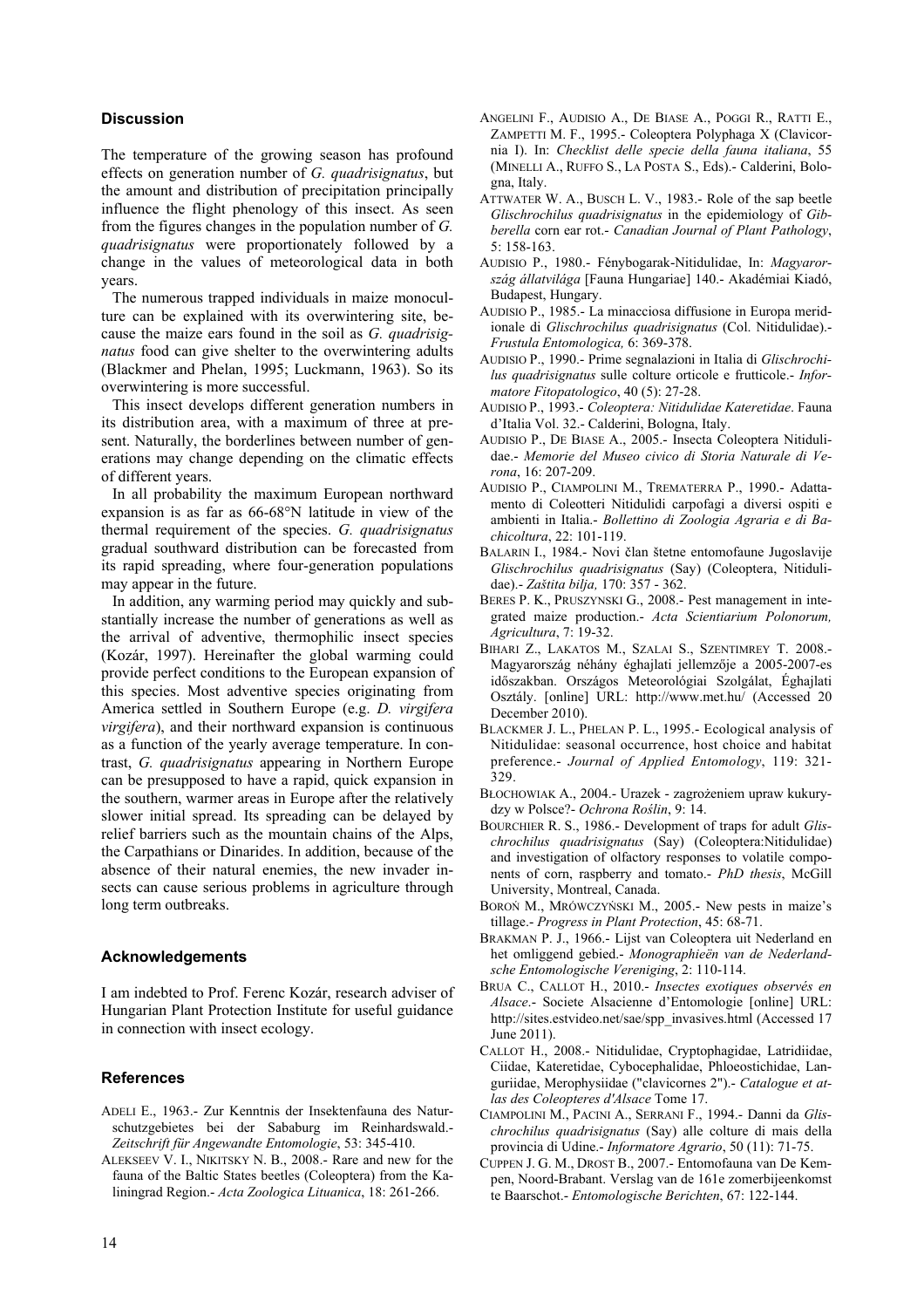- CUPPEN J. G. M., OUDE J. E., 1996.- The genus *Glischrochilus*  in the Netherlands (Coleoptera: Nitidulidae).- *Entomologische Berichten*, 56: 1-6. (in Dutch)
- DAVIDSON R. H., LYON W. F., 1979.- *Insect pests of farm, garden and orchard*.- Wiley and Sons, New York, USA.
- DOWD F. D., 2005.- Suitability of commercially available insect traps and pheromones for monitoring dusky sap beetles (Coleoptera: Nitidulidae) and related insects in Bt sweet corn.- *Journal of Economic Entomology*, 98: 856-861.
- DOWD P. F., NELSON T. C., 1994.- Seasonal variation of sap beetle (Coleoptera: Nitidulidae) populations in central Illinois cornfield-oak woodland habitat and potential influence of weather patterns.- *Environmental Entomology*, 23: 1215-1223.
- EPPO, 1994.- *EPPO reporting service*. [online] URL: http://archives.eppo.org/EPPOReporting/1994/Rse-9401.pdf (Accessed 7 October 2010).
- FERENCA R., IVINSKIS P., TAMUTIS V., 2006.- New and rare for Lithuania species of beetles (Coleoptera). New and rare for Lithuania insect species records and descriptions.- *Vilnius,* 17: 11-20.
- FOOTT W. H., 1975.- Effect of fragmentation of ears of field corn on reproduction by *Glischrochilus quadrisignatus* (Say).- *Proceedings of the Entomological Society of Ontario*, 106: 47-49.
- FOSSESTOL K. O., SVERDRUP-THYGESONB A., 2009.- Saproxylic beetles in high stumps and residual downed wood on clear-cuts and in forest edge.- *Scandinavian Journal of Forest Research*, 24: 403-416.
- FRAUENSCHUH E. M., KROMP B., 2009.- Einflüsse des Klimawandels auf landwirtschaftliche Schädlinge im Biologischen Landbau Ostösterreichs, pp. 456-459. In: *Beiträge zur 10. Wissenschaftstagung Ökologischer Landbau*, ETH Zürich, 11-13 February 2009.
- FUNT R. C., ELLIS M. A., WELTY C., 2004.- *Midwest small fruit pest management handbook*.- Ohio State University Extension, Columbus, USA.
- GLAVENDEKIC M., MIHAJLOVIC L., PETANOVIC R., 2005.- Introduction and spread of invasive mites and insects in Serbia and Montenegro. In: *Plant protection and plant health Conference in Europe: introduction and spread of invasive species*, Humboldt University, Berlin, Germany, 9-11 June 2005.
- HORVÁTH J., BOROS, J., SKORIĆ F. D., 2004.- Damage of sunflower caused by the Cotton bollworm (*Helicoverpa armigera*, Hübner) in the region of Kecskemét and Bácsalmás in 2003.- *Helia*, 27: 73-180.
- IKIN B., ROACH A., REES D., BANKS J., 1999.- *Pest risk analysis of a proposal for the importation of feed grain maize (*Zea mays*) from the USA*.- Stored Grain Research Laboratory, CSIRO Entomology, Canberra, Australia.
- JELINEK J., 1984.- *Glischrochilus quadrisignatus*, an overlooked species in Czechoslovakia (Coleoptera, Nitidulidae).- *Acta Entomologica Bohemoslovaca*, 81: 70-72.
- JELINEK J., 1997.- New descriptions and records of Brachypteridae and Nitidulidae from the Palaearctic region (Coleoptera).- *Folia Heyrovskyana*, 5: 123-138.
- KAŁMUK J., KUBISZ D., PAWŁOWSKI J., 2008.- *Glischrochilus quadrisignatus* (Say, 1835) *Urazek kukurydziany.* In: Księga gatunków obcych inwazyjnych w faunie Polski (GŁOWACIŃ-SKI Z., OKARMA H., PAWŁOWSKI J., SOLARZ W., Eds). Instytut Ochrony Przyrody PAN w Krakowie. [online] URL: http://www.iop.krakow.pl/gatunkiobce/default.asp (Accessed 10 March 2010).
- KARNKOWSKI W., 2001.- *Glischrochilus quadrisignatus* Say nowy szkodnik kukurydzy w Polsce (A new corn ear pest in Poland).- *Ochrona Roślin*, 10: 34-36.
- KOFLER A., SCHMÖLZER K., 2000.- Zur Kenntnis phoretischer Milben und ihrer Tragwirte in Österreich (Acarina: Gamasina, Uropodina).- *Berichte des Naturwissenschaftlich-Medizinischen Vereines in Innsbruck,* 87: 133-157.
- KOFLER A., MALICKY H., MILDNER P., WIESER C., 1989.- Faunistische Erhebungen in der Lendorfer Au bei Spittal/Drau.- *Carinthia II*, 179 (99): 697-713.
- KÖPPL H., 2003.- Neuer Maisschädling in Oberösterreich: Der "Picknick-Käfer" liebt Mais, Himbeeren u. a. reife Früchte.- *Der Pflanzenarzt*, 56: 16.
- KOVAL A. G., 1987.- *Glischrochilus quadrisignatus* (Say) a nitidulid beetle (Coleoptera, Nitidulidae) new to the fauna of the USSR.- *Entomological Review*, 66: 351-352.
- KOZÁR F., 1997.- Insects in a changing world.- *Acta Phytopathologica et Entomologica Hungarica*, 32: 129-139.
- KYREJSHUK A. G., 1999.- List of species of sap beetles (Nitidulidae) of Russia. [online] URL: http://www.zin.ru/Animalia/Coleoptera/eng/nitid\_ru.htm (Accessed 16 October 2010).
- LASOŃ A., 1999.- Nowe dane o występowaniu w Polsce przedstawicieli rodzaju Glischrochilus Reitter, 1873 (Coleoptera: Nitidulidae: Cryptarchinae).- *Wiadomości Entomologiczne*, 17: 169-173.
- LIENEMANN K., OERKE E. C., DEHNE H. W. 2003.- Infektion und Ausbreitung von *Fusarium* spp. an Weizen in Abhängigkeit der Anbaubedingungen im Rheinland.- Rheinische Friedrich Wilhelms Universität Bonn, [online] URL: http://www.usl.uni-bonn.de/pdf/Kurzfassung%20104.pdf (Accessed 09 November 2010).
- LUCKMANN W. H., 1963.- Observations on the biology and control of *Glischrochilus quadrisignatus*.- *Journal of Economic Entomology*, 56: 681-686.
- MCCOY C. E., BRINDLEY T. A., 1961.- Biology of the fourspotted fungus beetle, *Glishrochilus q. quadrisignatus* and its effect on European corn borer populations.- *Journal of Economic Entomology*, 54: 713-717.
- MERKL O., 1998.- Data to 46 beetle families (Coleoptera) from Duna-Dráva National Park, South Hungary.- *Dunántúli Dolgozatok, Természettudományi Sorozat*, 9: 209-232.
- MERKL O., 2001.- Harmincnégy bogárcsalád Somogy megyei fajainak katalógusa (Coleoptera). pp. 191*-*212. *Somogy fauna katalógusa* In: (Ábrahám L., Ed.).- Natura Somogyiensis, Somogy Megyei Múzeumok Igazgatósága, Kaposvár.
- MERKL O., 2008.- Data to the knowledge on the beetle fauna of Maramures, Romaniia (Coleoptera).- *Studia Universitatis,* 18: 243-311.
- MERKL O., VIG K., 2009.- *Bogarak a Pannon régióban*.- Vas Megyei Igazgatósága, Szombathely.
- MÜLLER J., BUSSLER H., KNEIB T., 2008.- Saproxylic beetle assemblages related to silvicultural management intensity and stand structures in a beech forest in southern Germany.- *Journal of Insect Conservation*, 12: 107-124.
- OUDE J. E., 1999.- Naamlijst van de glanskevers van Nederland en het omliggende gebied (Coleoptera: Nitidulidae and Brachypteridae).- *Nederlandse Faunistische Mededelinge*, 8: 11-32.
- OUDE J. E., 2005.- Het voorkomen van glanskevers van het genus *Carpophilus* in Nederland (Coleoptera: Nitidulidae).- *Nederlandse Faunistische Mededelingen*, 23: 17-32.
- PARSONS C. T., 1943.- A revision of Nearctic Nitidulidae (Coleoptera).- *Bulletin of the Museum of Comparative Zoology*, 92: 121-278.
- PENG C., WILLIAMS R. N., 1991.- Influence of food on development, survival, fecundity, longevity, and sex ratio of *Glischrochilus quadrisignatus* (Coleoptera: Nitidulidae).- *Environmental Entomology*, 20: 205-210.
- PRZEWOŹNY M., 2007.- Chrząszcze (Coleoptera) okolic Jeziora Maltańskiego w Poznaniu. Nowy.- *Pamiętnik Fizjograficzny, Warszawa*, 5: 29-48.
- RAKK ZS., FISCHL G., KOVÁCS J., 1992.- Újabb károsítók fellépése a paprikatermesztésben.- *Növényvédelem*, 28: 205- 207.